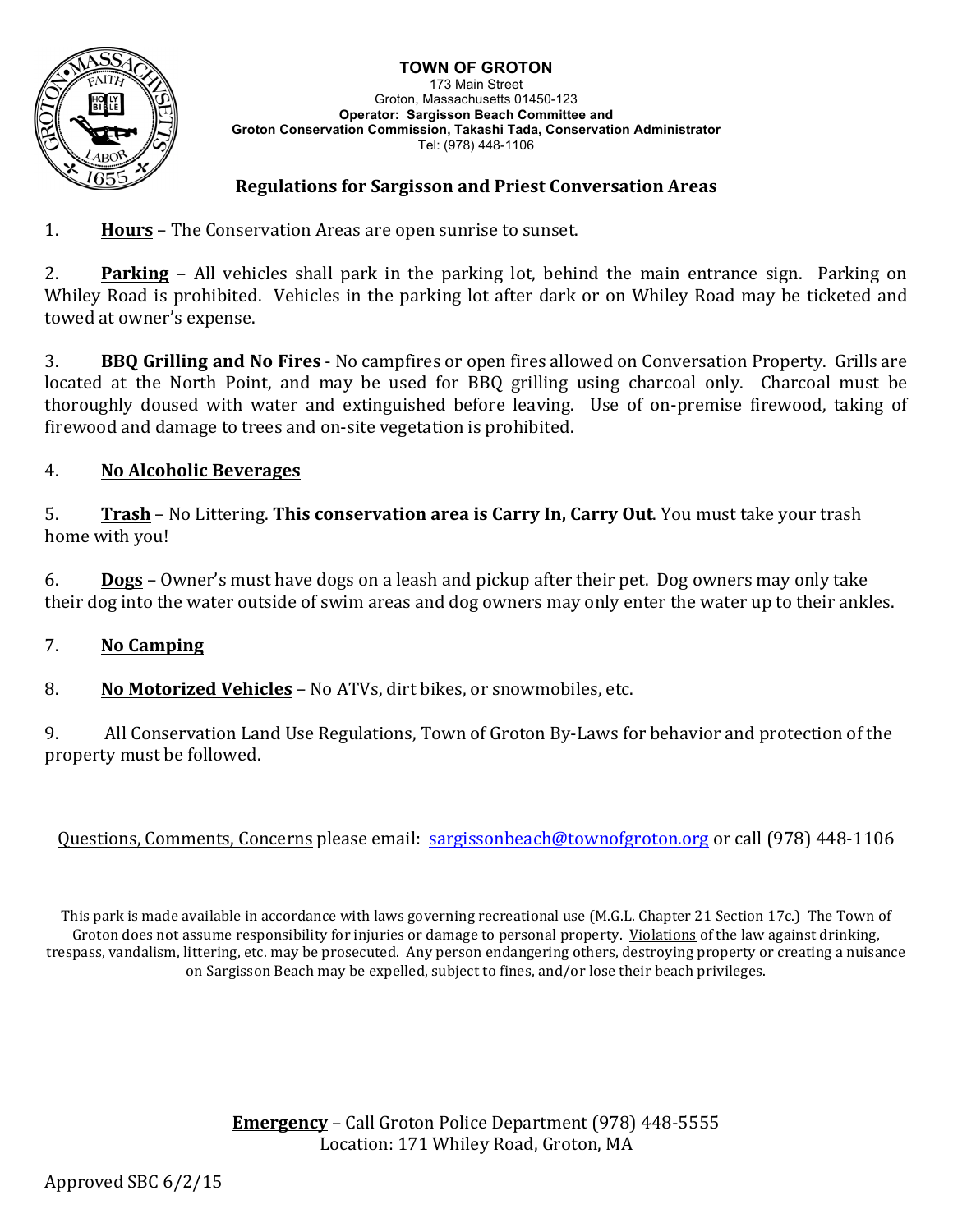

## **TOWN OF GROTON**

173 Main Street Groton, Massachusetts 01450-123 **Operator: Sargisson Beach Committee and Groton Conservation Commission, Takashi Tada, Conservation Administrator** Tel: (978) 448-1106

## **Sargisson Beach - Beach and Shoreline Regulations -Permit #14-8**

# 1. **When No Lifeguards are On Duty – Swim at your own Risk.**

Lifeguard hours are posted on notice boards and town website. When lifeguards are on duty, swimmers must follow all lifeguard instructions. In inclement weather, lifeguard coverage may end early.

Non-swimmers, all young children should wear USCG approved flotation devices in and around the water. Children on the beach and in the water require adult supervision.

- No smoking in the waterfront vicinity. • No throwing beach sand, or rocks.
- No glass containers

2. **Swim Area** – Swimming in the area marked by the swim buoy and lines. Swimming is prohibited near docks, off boats and outside the swim rope. No diving or jumping from the docks. No tampering with ropes, buoys, signs or docks and other equipment.

3. **Water Testing** – The beach is not monitored for bacteriological quality outside these dates: Friday of Memorial Day weekend to the end of Labor Day weekend. The first sampling is done 5 days before opening and then weekly thereafter.

## 4. **No Fires or Alcoholic Beverages on the Beach**

5. **Bathing Suits** – All bathers, regardless of age, must wear bathing suits at Sargisson Beach.

6. **Skin Conditions** – No person having skin lesions, sores or inflamed eyes, mouth, nose or ear discharges, or who is known or suspected by the Board of Health to be a carrier of any communicable disease shall be permitted to bathe or swim at Sargisson Beach.

7. **Fishing** – Fishing is permitted at the north point, on the south point areas and on the docks away from the swim area. Fishing is not permitted in the swim area or from the beach.

8. **Boats** – Kayaks, Canoes, Rowboats, and Sailboats may land on the south end of the beach as marked by the sign. Boats shall not land at the points or any other portion of the shoreline. No boats may enter the swim area. All motorized boats MUST use the L shaped dock furthest away from the swim area. The launching of boats via the parking lot is not allowed. There is a public boat launch, owned by the Commonwealth of Massachusetts, located about one mile past Sargisson Beach on Whiley Road.

Kayak/canoe rack may be provided for use of town residents to securely store and lock their boat on a rack. No boats shall be left on the beach or shoreline. Contact sargissonbeach@townofgroton.org to request a spot. All boats must be removed by fall cleanup.

This park is made available in accordance with laws governing recreational use (M.G.L. Chapter 21 Section 17c.) The Town of Groton does not assume responsibility for injuries or damage to personal property. Violations of the law against drinking,